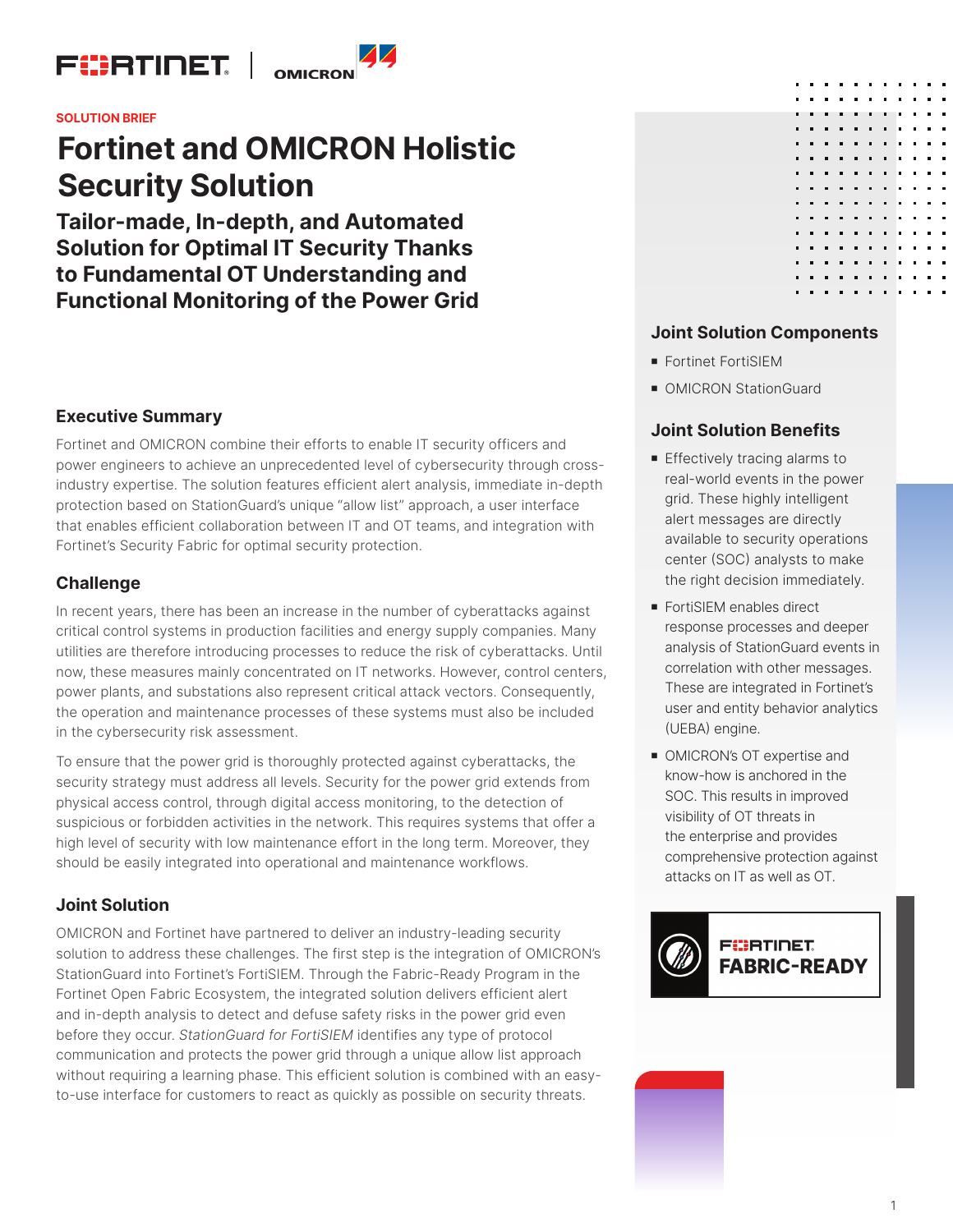# **Joint Solution Components**

The Intrusion Detection System (IDS) StationGuard monitors Ethernet networks in control centers, power plants, and substations to identify cyber threats. Regardless of whether your system is based on IEC 60870-5-104, DNP3, Modbus TCP, or IEC 61850, StationGuard deeply inspects all communication to find potential threats, while documenting all assets and their protocols and services. Its deep knowledge of power utility automation systems even enables StationGuard to detect malfunctions in the monitored system.

Fortinet FortiSIEM brings together visibility, correlation, automated response, and remediation in a single, scalable solution. It reduces the complexity of managing network and security operations to effectively free resources, improve breach detection, and even prevent breaches.

The FortiSIEM architecture enables unified data collection and analytics from diverse information sources, including logs, performance metrics, security alerts, and configuration changes. FortiSIEM combines the analytics traditionally monitored in separate silos of the security operations center (SOC) and network operations center (NOC) for a more holistic view of the security and availability of the business.

# **Joint Solution Integration**

All StationGuard alarms—including its OT intelligence—are transmitted to FortiSIEM and collected in one place. Over 130 event types with their corresponding event type groups and an easy-to-understand dashboard help SOC analysts to secure IT and OT faster and more comprehensively.



Figure 1: StationGuard network integration with FortiSIEM.